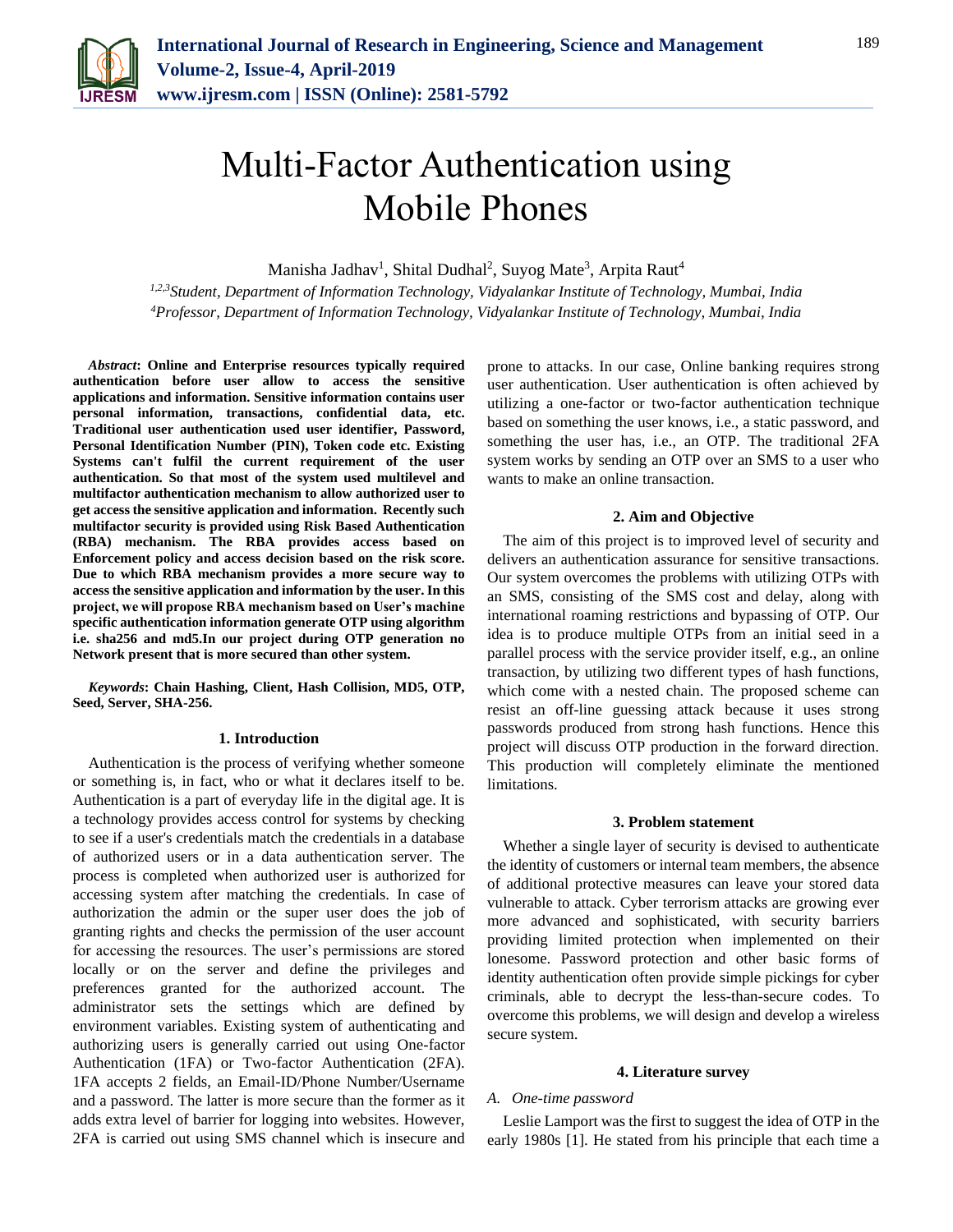

user logs into the system, a pre-defined algorithm generates a pseudorandom output which increases the security. An OTP is valid only for a single login transaction or session.

# *B. The S/Key OTP System*

The S/KEY one-time password authentication system uses a computation to generate a finite sequence of single-use passwords from a single secret "seed." The security is entirely based on this seed, which is known only to the user. The singleuse passwords make it computationally intractable way to compute any password from the preceding sequence [2].

## *C. Bicakci et al.'s Scheme*

The infinite length hash chains (ILHC) uses to produce a forward and infinite one-way function (OWF) [3]. This OWF is the OTP production core. Bicakci et al. proposed a protocol using RSA, where d is the private key and e is the public key. The OTP originating from initial input "s" using the RSA public-key algorithm for the  $t<sup>th</sup>$  authentication is

$$
Otp_t(s) = A^t(s,d)
$$

And the verification of the  $t<sup>th</sup>$  otp is done by decrypting Otp<sub>t</sub>(s) using e:  $A(Otp_t(s), e) = Otp_{t-1}(s)[6]$ 

## *D. One-factor authentication (1FA)*

One-factor authentication (1FA) gives a secure access to user in authentication system [4]. It uses only one category of credentials eg. Passwords or PIN code. for securing access to a given system, such as a network or website, that identifies the party requesting access through only one category of credentials. Eg. Passwords or PIN Code. The most common example of 1FA is password-based authentication. Best practices include creating a strong password and ensuring that no one can access it. One of the main troubles with passwords is that most users either don't understand how to make strong and memorable passwords or underestimate the need for security.

## *E. Two-factor authentication (2FA)*

The user process 2FA authentication to verify themselves to better protect both the user's credentials and the resources the user can access but this security process done with two different authentication factors [5]. It is also Known also as multi factor authentication, 2FA requires two different means of verifying a user's identity when logging into a secure account. Typically, one factor is a physical token, such as an ID card, and the other is something memorized, such as a security code or password. In 2FA security hackers have a more difficult time breaking into an account even if they get their hands on the username and password

- This authentication preferably uses two of the following types:
- Something you know, like password, pattern or personal identification number (PIN).
- Something you have, like a key fob, RSA token or code sent via an SMS text.

 Something you are, such as a fingerprint, iris scan, voiceprint or even your face.

#### **5. Proposed system**

It is multifactor authentication system were user process some authentication steps to access the bank website, here one android app also included. User registers on the bank's website via mobile app because it is device base system. It we register via desktop is not possible in this system as we cannot provide IMEI & IMSI numbers directly inside the browser text fields. Registration page contains parameter such as username and email-id, password, mobile no., security question and corresponding answer. Using Android's permission, the mobile app reads and sends the IMEI and IMSI number to the server. Server receives all the input data and creates an account for the user with following parameters - unique username bound to the email-id, password set by user. Simultaneously it creates one unique bank ID and send to the user registered mobile no. for login credential to bank website. Server will concatenate IMEI, IMSI to generate a seed.

User will now request login into website using unique bank ID. Server will validate the input data and create a secure SSL session. Server will randomly generate and display 2 index variables (x, y) and send them to the client. The server will use the same variables to generate a server sided OTP from seed using nested hashing functions or a hash chain. User will input the server generated 2 index variables  $(x, y)$  in the mobile app's OTP Section. The mobile app will generate a client sided OTP using nested hashing functions from the seed. User will now enter the client sided OTP in the browser. Server will now compare its own generated OTP and client sided OTP. If they are same, the authentication proceeds to the third factor i.e. security question. User is prompted for a security question from the server. If the answer is successfully verified, the user is fully authenticated into the system.

*A. Flow of the system*



Fig. 1. Flow of the system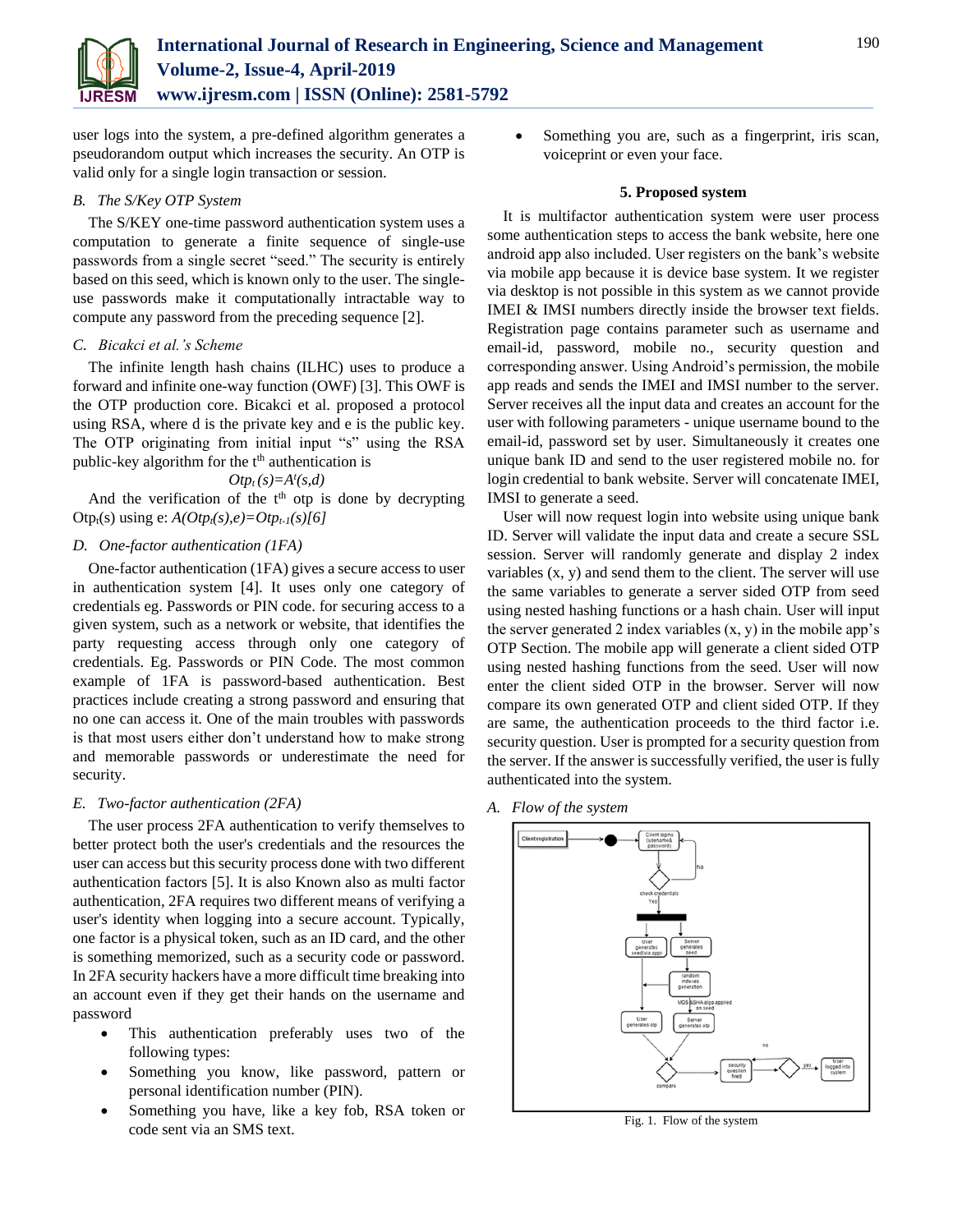

## *B. Hashing function*

## *1) Message Digest 5 Algorithm (MD5)*

Padding bits and Append Length: Padding of the bits is compulsory with '0' and '1' first and last respectively until the resulting  $\neq$  bit length which is equal to 448 mod 512, and the last of bit length of the original message  $m_n$  as 64-bit integer. If last bit is padded the length of the message is 512N for a true integer N [6].

Divide the input message into 512-bit blocks: The message already padded is now partitioned into N successive 512-bit blocks  $m_1, m_2$ ............ $m_n$ .

Initialize Channing variables: Initialization of 32-bit number in the form of chaining variables (A, B, C, D) these values are represented in hash only

 $A = 01172d43$ 

- $B = 89$  AB CD EF
- $C = FE$  DC BA 98

 $D = 76543210$ 

Process blocks: The four buffers (A, B, C and D) messages are joined now with the input words, using the four auxiliary functions (W, X, Y and Z).4 rounds are performed and each involves 16 basic operations. The Processing Block denoted as P which applied to the four buffers (A, B, C and D), by using message word M[i] and constant K[i]. The item " $<" denotes$ a binary left shift by s bits. The four type of info related functions that each take as input three 32-bit words and produce same bits of output i.e. 32-bit word. They apply the logical operators ^, v,! and XOR to the input bits.

 $Q(A, S, D) = AS \text{ v NOT}(A) F$  $W(A, S, D) = AS \vee S NOT (F)$ 

 $E(A, S, D) = A XOR S XOR F$ 

 $R(A, S, D) = S XOR (A v NOT (F))$ 

The bits of A, S, and D are totalitarian and balance each bit of Q (A, S, D) will be totalitarian and balance. The functions (A, S and D) is equal to P, in that they do job in "bitwise parallel" to produce the reliable output from the bits of A, S and D when the similar bits of D, E and F are autarchic and balanced, then each bit of W  $(A, S, D)$ , E  $(A, S, D)$  and R  $(A, A)$ S, D) will be totalitarian.

# *2) Secure Hashing Algorithm (SHA)*

- *Padding:* SHA adds Padding to the end of the genuine message length is 64-bits and multiple of 512[6].
- *Appending length:* Here excluding length is calculated.
- *Divide the Input into 512-bit blocks:* In this we divide the input in the 512 bit blocks
- *Initialize chaining variables:* Here we initializing chaining variables here we initialize 5 chaining variables of 32 bit each=160 bit of total.
- *Process Blocks:* Copy the chaining variables. Divide the 512 into 16 sub blocks. Process 4 rounds of 20 steps each

## **6. Scope**

Our idea is to produce multiple OTPs from an initial seed in a parallel process with the service provider itself, e.g., an online bank, by utilizing two different types of hash functions, which come with a nested chain. The resulting chain provides forwardness and infiniteness. The OTPs will be generated simultaneously on the client and the server side and will be compared. After successful validation of OTP's an additional layer of security i.e. a security question has to be answered to be fully authenticated into the system. The proposed scheme can resist an off-line guessing attack because it uses strong passwords produced from strong hash functions





Fig. 2. Registration page



Fig. 3. Login page

**MULTIFACTOR** 



Fig. 4. Website login



Fig. 5. Input variables page